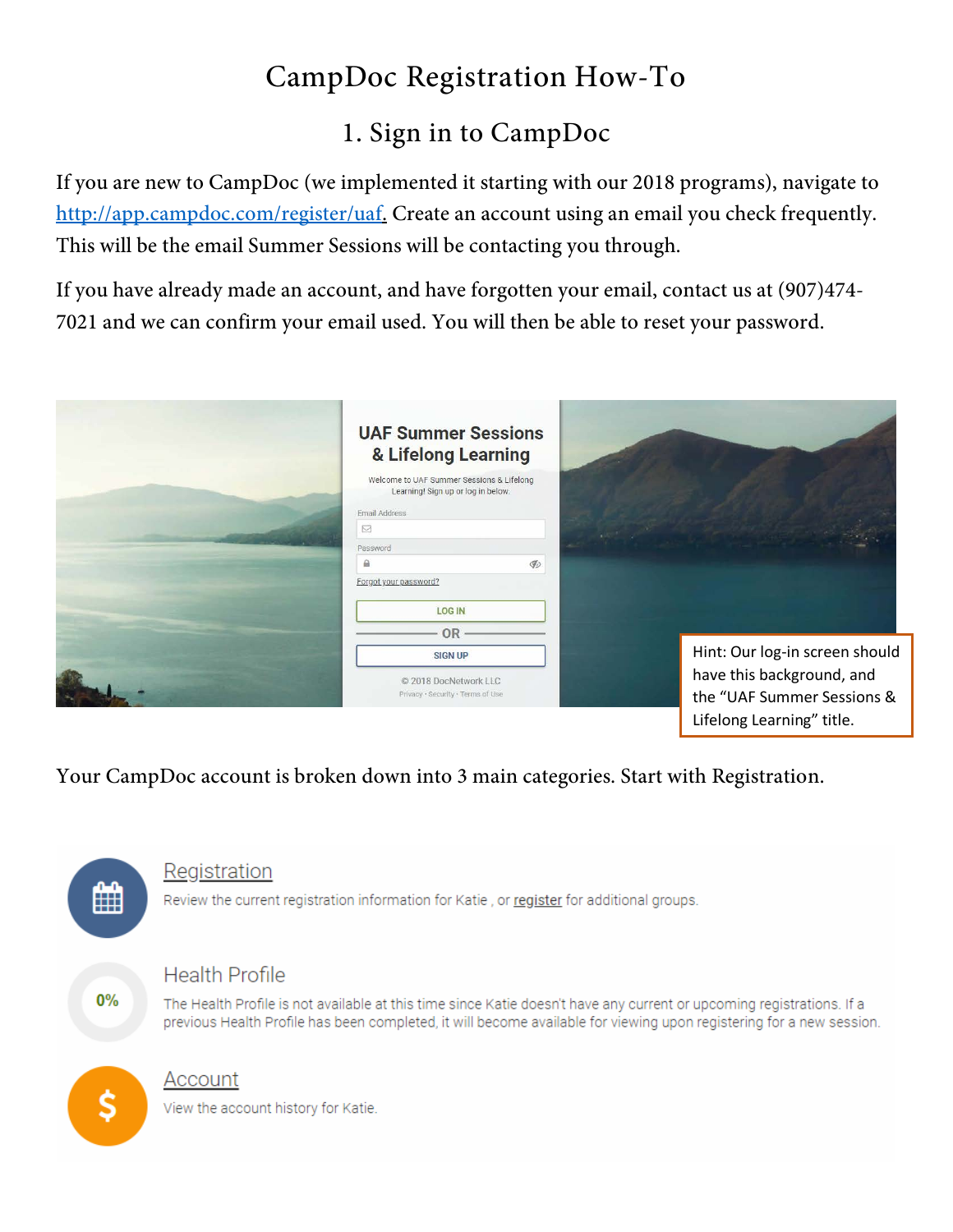### 2. Create Participants

As the administrator of the account, you are able to make multiple profiles, or "participants" for each child registering for camp. You will be asked to provide basic information about the participant at this stage. (For this tutorial, "UAF Summer" is the Participant)

## 3. Register for Camps

If you are registered for camps, they will show up in the Registration window. If there are no registrations, your screen will appear like this:



Click "Register for a new session" to browse the available camps based on grade level child will be entering in fall 2021.

| <b>↑ UAF Summer</b>                                                        | <b>Grade Level (Travel Programs select "Adult")</b> |                         |
|----------------------------------------------------------------------------|-----------------------------------------------------|-------------------------|
| Registration                                                               | Select Grade Level (Travel Programs select "Adult") |                         |
| <b>Health Profile</b><br>Account                                           | 4th Grade                                           | $\overline{\mathbf{v}}$ |
| + NEW PARTICIPANT                                                          |                                                     |                         |
|                                                                            |                                                     |                         |
|                                                                            |                                                     |                         |
|                                                                            |                                                     |                         |
|                                                                            |                                                     |                         |
|                                                                            |                                                     |                         |
|                                                                            |                                                     |                         |
|                                                                            |                                                     |                         |
|                                                                            |                                                     |                         |
| © 2021 DocNetwork, Inc. 区<br>Privacy ⊠ Security ⊠<br>Terms of Use <b>⊠</b> | <b>BACK</b>                                         | <b>CONTINUE</b>         |

When navigating through your registration, be sure to scroll down and select "Continue" to continue to the next selections.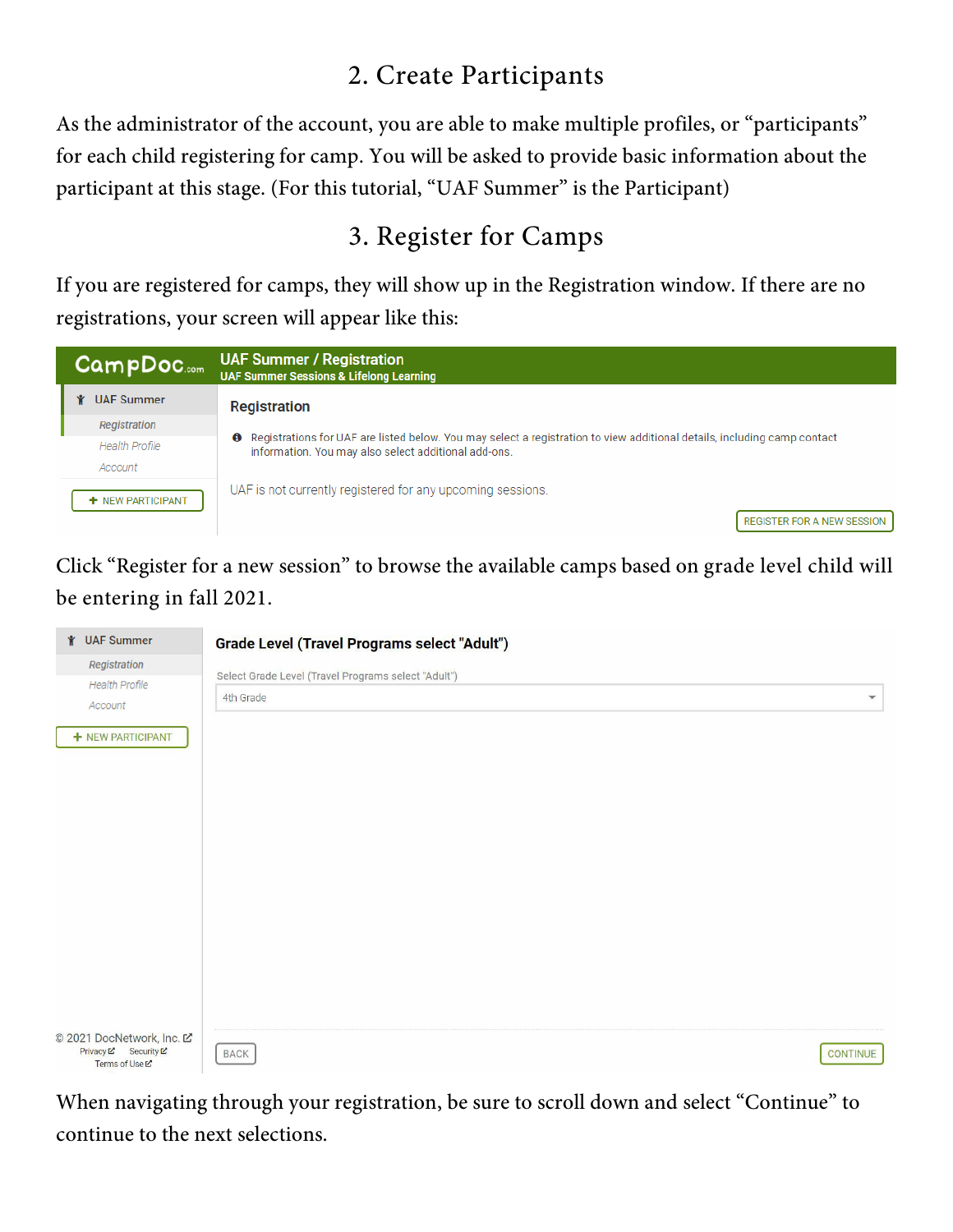Select the desired camp(s) from the available options.

You can sign up for more than one camp, but beware! Your Account will reflect the payment due for camps, regardless of the due-date for payment.

| <b><i>Y</i></b> UAF Summer   | <b>Select Sessions</b>                                                                                                                                                                         |                                                           |
|------------------------------|------------------------------------------------------------------------------------------------------------------------------------------------------------------------------------------------|-----------------------------------------------------------|
| Registration                 |                                                                                                                                                                                                |                                                           |
| <b>Health Profile</b>        | Q. Search all 43 available sessions                                                                                                                                                            |                                                           |
| Account<br>+ NEW PARTICIPANT | <b>Face-to-Face</b>                                                                                                                                                                            | <b>SELECT ALL</b>                                         |
|                              | □ Week 1 » [F2F] AM Automata Camp<br>Explore simple machines and mechanical engineering to create cardboard automata. These<br>machines use cams, levers, and linkages to create<br>See All    | \$195.00<br>Jun 7, 2021 - Jun 11, 2021<br>4 spaces left   |
|                              | □ Week 1 » [F2F] PM Rock Climbing Camp<br>Join us for an exciting week of rock climbing! Campers will be introduced to basic rock climbing<br>skills and technique through top rope<br>See All | (Waitlist) \$195.00<br>Jun 7, 2021 - Jun 11, 2021         |
|                              | □ Week 2 » [F2F] AM Baking Blitz Camp<br>Learn how to make a variety of baked goods, measure ingredients and knead dough. Plan on<br>getting elbow deep into the dough and having fun!         | \$230.00<br>Jun 14, 2021 - Jun 18, 2021<br>10 spaces left |
|                              | $\Box$ Week 2 » [F2F] AM Golf Camp<br>Beginning golf instruction to learn the basics of this popular sport including putting, driving, and<br>golf etiquette. Golf clubs will be<br>See All    | \$195.00<br>Jun 14, 2021 - Jun 18, 2021<br>6 spaces left  |

You will be asked whether you would like a "Protection Plan" added to your camp. This is a feature that CampDoc offers that is NOT REQUIRED for our camps. Select the "Decline Protection Plan" option to continue past this. This is for programs that require travel or other insurance and our day camps do not require this.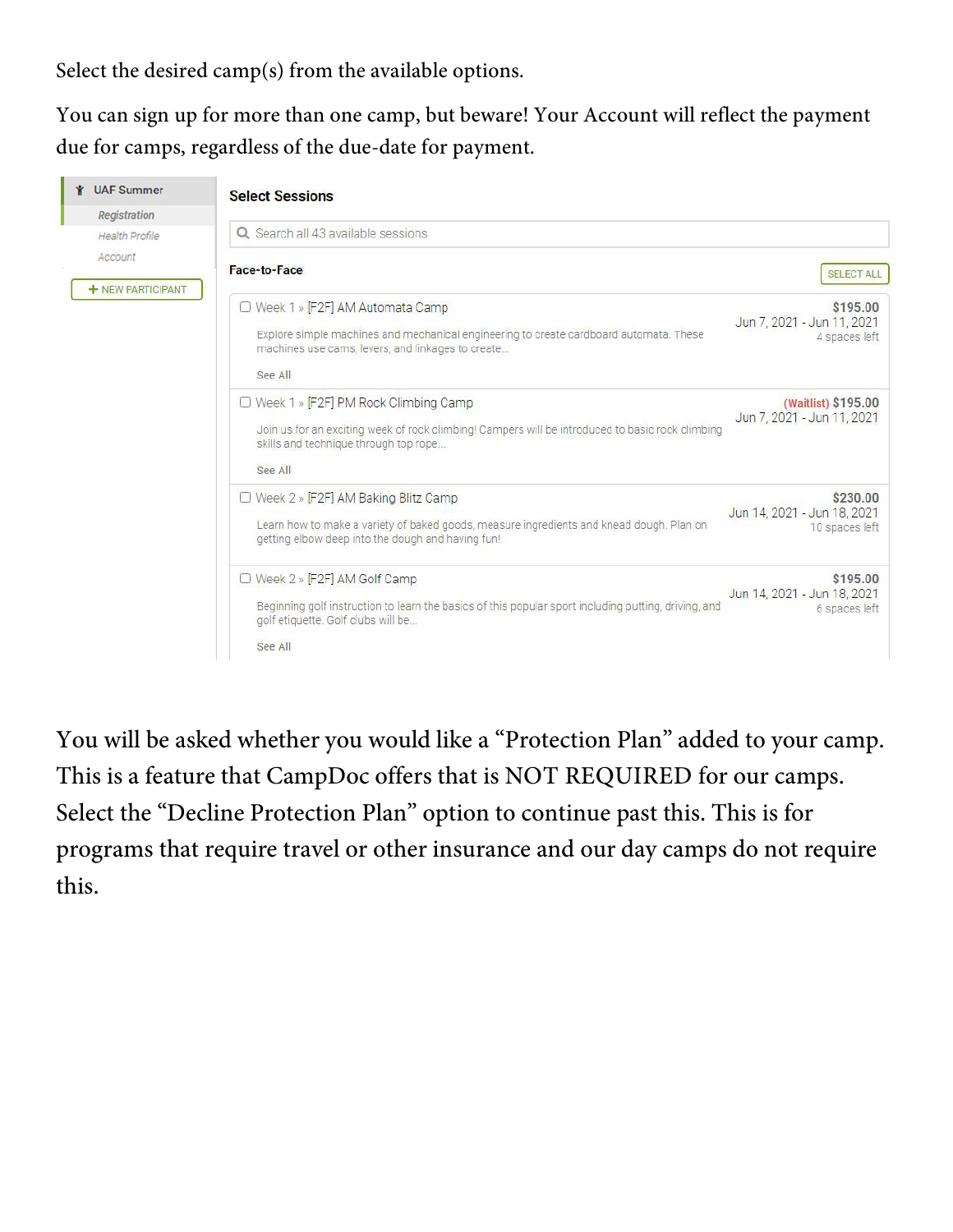#### 4. Payment

In order to save your place in camp, you will have to pay a minimum \$25 deposit. The full price of the camp is not due until that camp's due date.

| <b>↑ UAF Summer</b>   | <b>Confirmation</b>                                        |                                                                                                                                                                             |                                            |
|-----------------------|------------------------------------------------------------|-----------------------------------------------------------------------------------------------------------------------------------------------------------------------------|--------------------------------------------|
| Registration          | <b>Transactions</b>                                        |                                                                                                                                                                             |                                            |
| <b>Health Profile</b> | <b>ITEM</b>                                                |                                                                                                                                                                             | AMOUNT                                     |
| + NEW PARTICIPANT     | TUITION Week 1 » F2F AM Automata Camp<br>(\$25.00 Due Now) |                                                                                                                                                                             | \$195.00                                   |
|                       |                                                            |                                                                                                                                                                             | <b>Total: \$195.00</b><br>Due now: \$25.00 |
|                       | Payment                                                    |                                                                                                                                                                             |                                            |
|                       | A \$25.00 payment is due now.                              |                                                                                                                                                                             |                                            |
|                       | <b>Payment Options</b><br>Full                             | Minimum                                                                                                                                                                     | Other                                      |
|                       | New Method                                                 |                                                                                                                                                                             | $\overline{\mathbf{v}}$                    |
|                       |                                                            | * Card Number:<br>---- ---- ---- ----<br><b>O</b> UAF Summer Sessions & Lifelong Learning accepts Visa,<br>MasterCard, Amex, and Discover.<br>* Year:<br>* CVC:<br>* Month: |                                            |
|                       |                                                            | <br>$\overline{\mathbf{v}}$<br>v<br>* First Name:<br>* Last Name:                                                                                                           |                                            |
|                       |                                                            |                                                                                                                                                                             |                                            |
|                       |                                                            | Charges will appear on your bank statement from<br>DocNetwork, Inc. (Ann Arbor, MI)                                                                                         |                                            |
|                       |                                                            | Allow UAF Summer Sessions & Lifelong Learning to use this<br>payment method?                                                                                                |                                            |

CampDoc will encrypt and save your credit card information so you can use the same card for multiple payments, or easily get refunds to the cards on file.

When you enter your credit card info, the window will expand to allow you to put in your address. Be sure to scroll down and fill in ALL of the required information.

The Address information asks for you to 'Confirm' the information before you are able to hit the "Pay" Button.